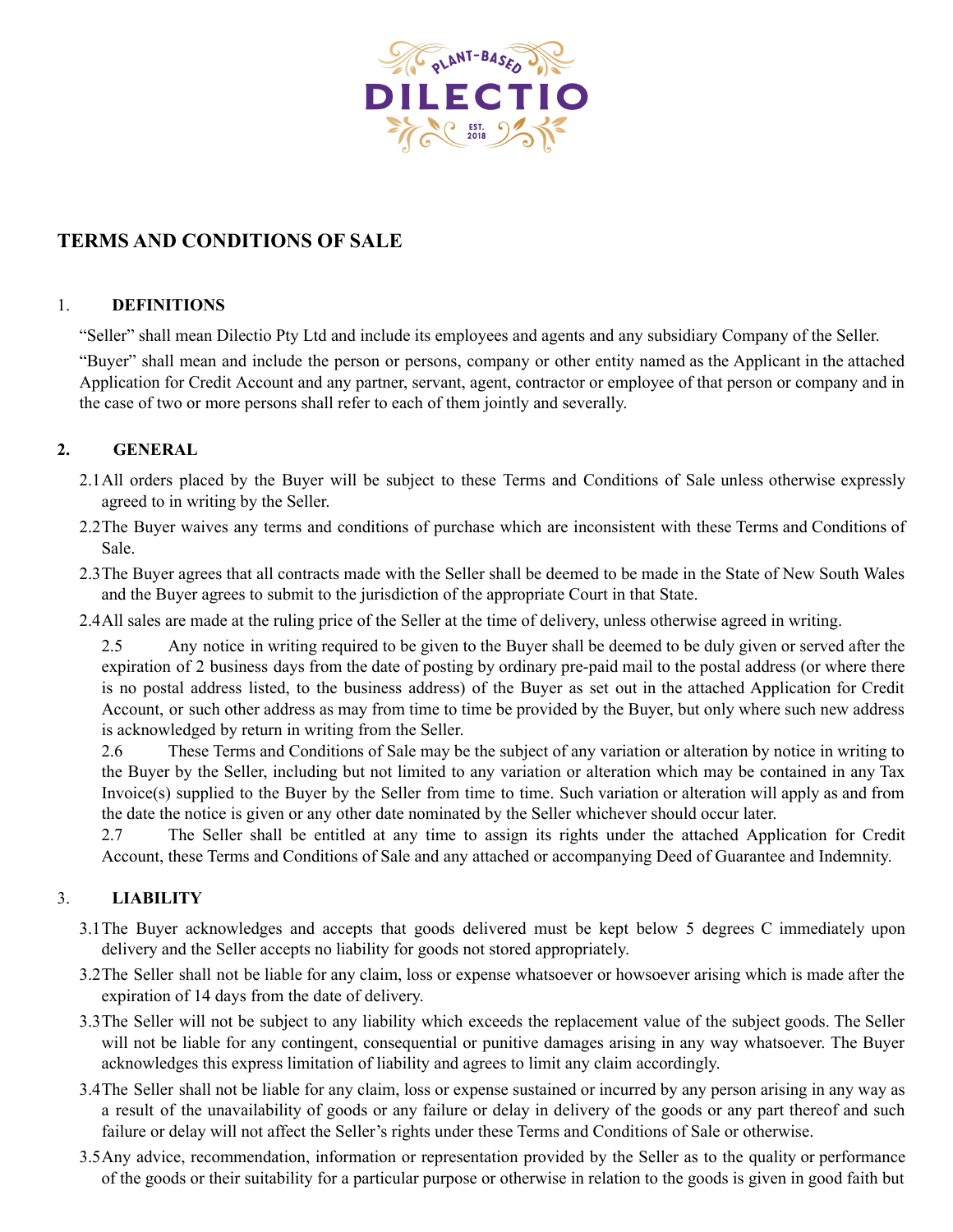without any liability or responsibility on the part of the Seller. The Buyer acknowledges that it has not relied upon or been induced by any representation by the Seller.

- 3.6The Buyer agrees that this credit account is not transferable or assignable and that the Applicant and any Guarantors executing this Application for Credit Account or Deed of Guarantee and Indemnity, at all times remain liable to the Seller pursuant to these Terms and Conditions of Sale, unless the Seller expressly acknowledges in writing that the Seller has released the Applicant or any one or more of the Guarantors as the case may be, from any liability incurred on the granting of future credit.
- 3.7The Buyer acknowledges and expressly agrees that where a Company or other corporation named in the Application for Credit Account as the Applicant changes its name, or where one or more of the directors of the Applicant is also or becomes a director of a new or different entity that commences and/or continues to trade with the Seller ("the New Entity"), that the New Entity will continue to remain liable to or will additionally become liable to the Seller in accordance with these Terms and Conditions of Sale as if the New Entity had completed a further Application for Credit Account with the Seller and will consequently and accordingly continue to hold or will additionally hold the Guarantor(s) named in the Deed of Guarantee and Indemnity liable to the Seller in the manner set out in the Deed of Guarantee and Indemnity to the extent that such Guarantor(s) are also director(s) of the New Entity.

## 4. **PAYMENT**

4.1 Unless otherwise agreed in writing, all prices are strictly net of GST and the Buyer shall make payment such that it is received by the Seller within seven (7) days after the date of the Seller's invoice.

4.2 Time for payment of the Seller's invoice(s) will be of the essence such that if payment is not made in accordance with the above payment terms, the Buyer agrees and acknowledges the Seller shall be immediately entitled to:

4.2.1 Suspend all further orders or the supply of goods or deliveries until all outstanding monies have been paid or to require the payment of cash upon delivery of any further goods.

- 4.2.2 The forthwith payment of all amounts owing by the Buyer to the Seller, whether or not such amounts are then due for payment.
- 4.2.3 Charge the Buyer an administration fee/ account keeping fee of \$30.00 per month or on any part of a calendar month in which monies remain overdue for payment.
- 4.2.4 Charge the Buyer interest at the rate of 3.0% per month calculated on a daily basis from the due date of payment on the total of any or all monies which remain overdue for payment from time to time and such interest shall accrue before as well as after any court Judgment which is entered against the Buyer.
	- 4.2.5 Recover from the Buyer all damages, expenses, legal fees (including but not limited to all fees payable by the Seller to a Solicitor) and costs of collection incurred (which means and includes all fees, costs and commissions, whether actually payable or contingently liable to be paid to a mercantile agent on the recovery of a debt) by the Seller in exercising or attempting to exercise the Seller's rights in relation to these Terms and Conditions of Sale or howsoever otherwise incurred, in addition to all other remedies the Seller may have at law.
- 4.2.6 Apply all payments received from the Buyer in the consecutive priority of firstly satisfying any and all monies remaining unpaid in accordance with clauses 4.2.3 to 4.2.6 and thereafter in satisfaction of any and all other monies outstanding to the Seller.
- 4.2.7 Register a caveat against the title to all land or to charge any property or asset currently or in the future owned or partly owned or acquired by the Buyer as beneficial owner or as the trustee of any trust, or upon which the Buyer is registered on the title as a proprietor, to secure the obligations of the Buyer under these Terms and Conditions of Sale and the Buyer further agrees and grants to the Seller the right to appoint a Receiver to sell any such land or property or asset for the benefit of the Seller in accordance with these Terms and Conditions of Sale.